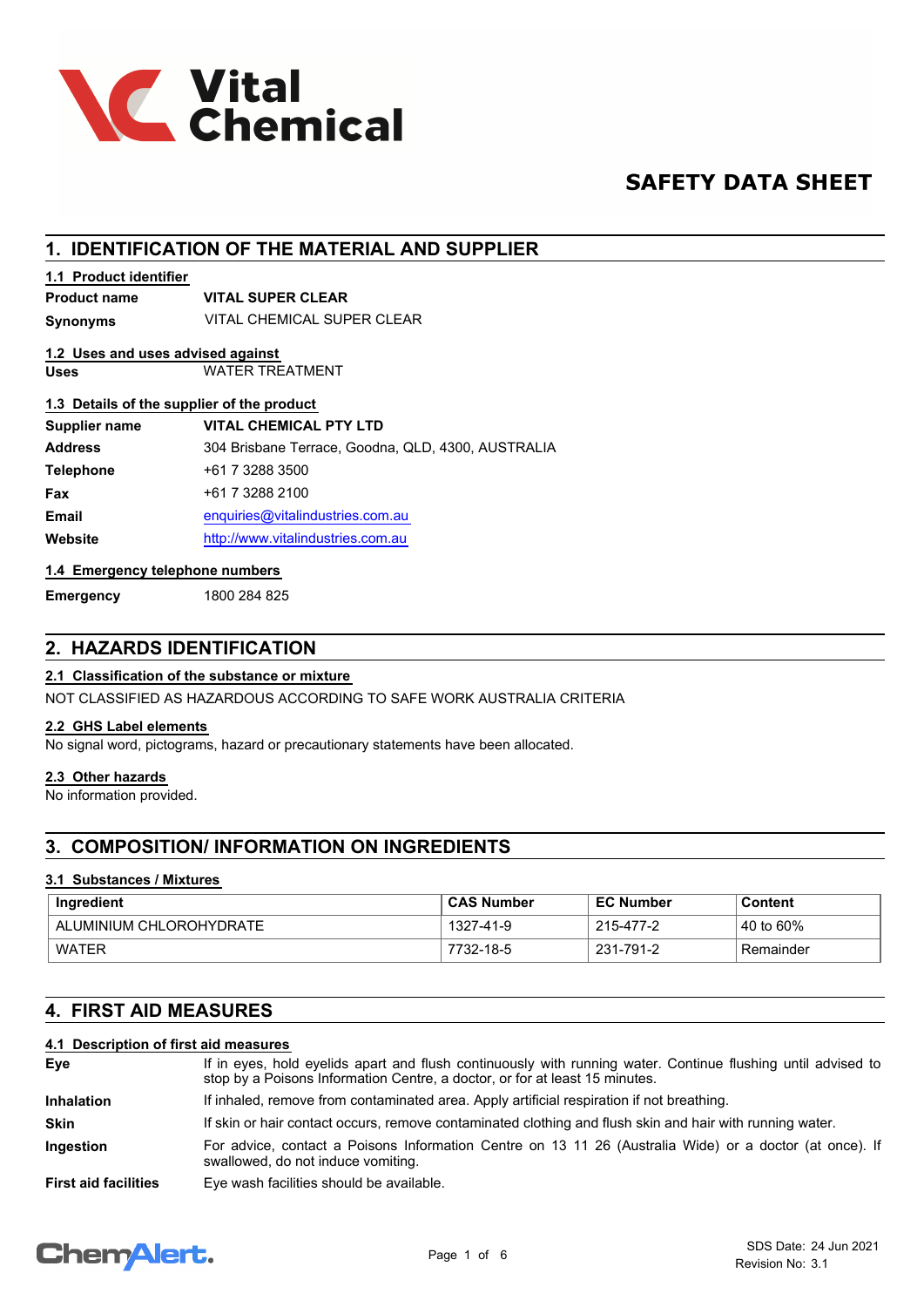#### **4.2 Most important symptoms and effects, both acute and delayed**

See Section 11 for more detailed information on health effects and symptoms.

#### **4.3 Immediate medical attention and special treatment needed**

Treat symptomatically.

## **5. FIRE FIGHTING MEASURES**

#### **5.1 Extinguishing media**

Use an extinguishing agent suitable for the surrounding fire.

#### **5.2 Special hazards arising from the substance or mixture**

Non flammable. May evolve toxic gases if strongly heated.

#### **5.3 Advice for firefighters**

Treat as per requirements for surrounding fires. Evacuate area and contact emergency services. Remain upwind and notify those downwind of hazard. Wear full protective equipment including Self Contained Breathing Apparatus (SCBA) when combating fire. Use waterfog to cool intact containers and nearby storage areas.

#### **5.4 Hazchem code**

None allocated.

# **6. ACCIDENTAL RELEASE MEASURES**

#### **6.1 Personal precautions, protective equipment and emergency procedures**

Wear Personal Protective Equipment (PPE) as detailed in section 8 of the SDS.

#### **6.2 Environmental precautions**

Prevent product from entering drains and waterways.

#### **6.3 Methods of cleaning up**

Contain spillage, then cover / absorb spill with non-combustible absorbent material (vermiculite, sand, or similar), collect and place in suitable containers for disposal.

#### **6.4 Reference to other sections**

See Sections 8 and 13 for exposure controls and disposal.

# **7. HANDLING AND STORAGE**

#### **7.1 Precautions for safe handling**

Before use carefully read the product label. Use of safe work practices are recommended to avoid eye or skin contact and inhalation. Observe good personal hygiene, including washing hands before eating. Prohibit eating, drinking and smoking in contaminated areas.

#### **7.2 Conditions for safe storage, including any incompatibilities**

Store in a cool, dry, well ventilated area, removed from moisture, incompatible substances, heat or ignition sources and foodstuffs. Ensure containers are adequately labelled, protected from physical damage and sealed when not in use.

#### **7.3 Specific end uses**

No information provided.

# **8. EXPOSURE CONTROLS / PERSONAL PROTECTION**

#### **8.1 Control parameters**

#### **Exposure standards**

| Ingredient                       | Reference        | <b>TWA</b> |                   | <b>STEL</b>              |                   |
|----------------------------------|------------------|------------|-------------------|--------------------------|-------------------|
|                                  |                  | ppm        | mq/m <sup>3</sup> | ppm                      | mq/m <sup>3</sup> |
| Aluminium & compounds            | SWA [Proposed]   | $-$        |                   | $\overline{\phantom{a}}$ | $-$               |
| Aluminium, soluble salts (as AI) | <b>SWA JAUSI</b> | --         |                   | $-$                      | $-$               |

# **ChemAlert.**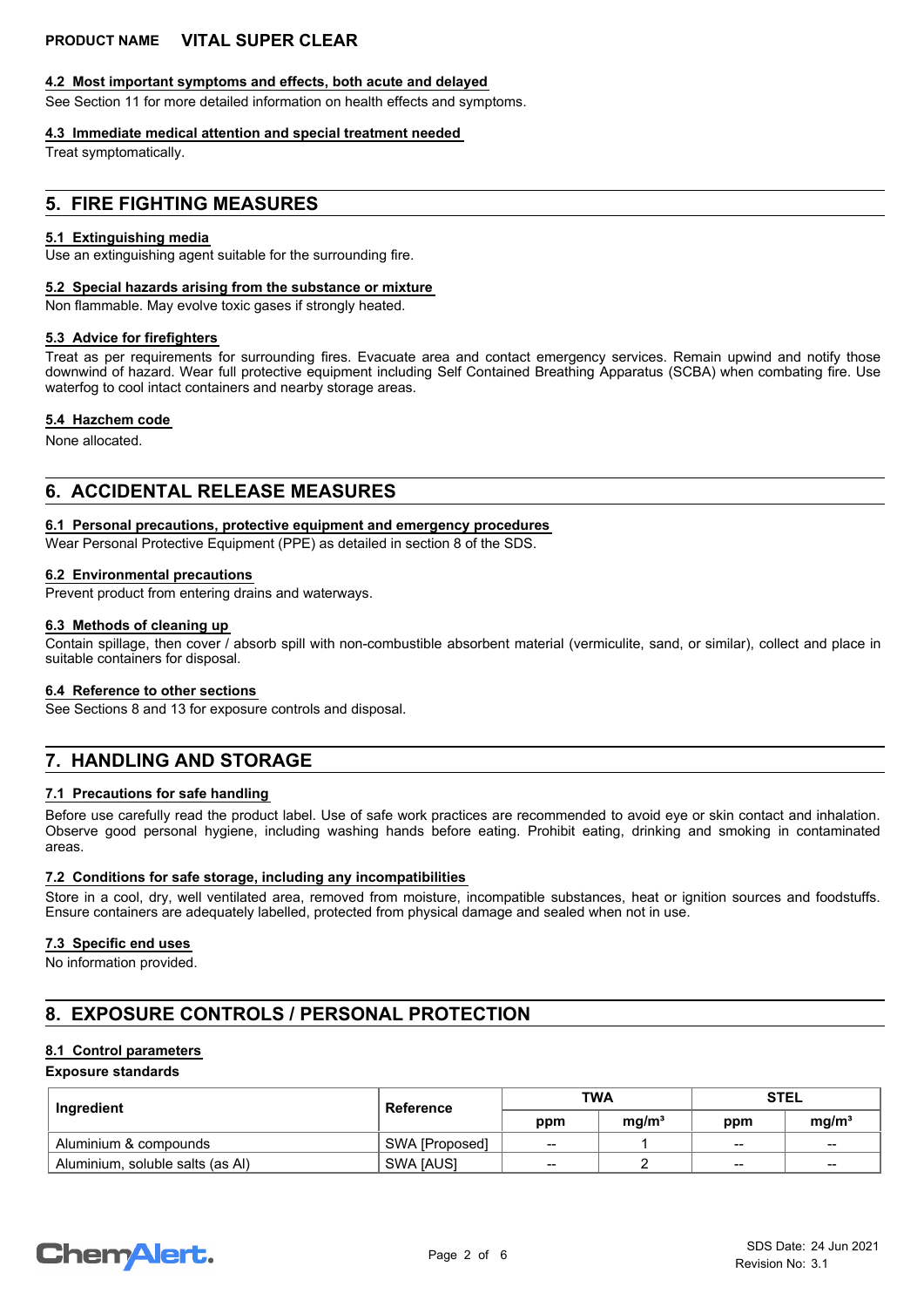#### **Biological limits**

No biological limit values have been entered for this product.

#### **8.2 Exposure controls**

**Engineering controls**

Avoid inhalation. Use in well ventilated areas. Where an inhalation risk exists, mechanical extraction ventilation is recommended.

#### **PPE**

| Eye / Face         | Wear splash-proof goggles.                                                          |
|--------------------|-------------------------------------------------------------------------------------|
| <b>Hands</b>       | Wear PVC or rubber gloves.                                                          |
| <b>Body</b>        | When using large quantities or where heavy contamination is likely, wear coveralls. |
| <b>Respiratory</b> | Where an inhalation risk exists, wear a Type B (acid gas and vapours) respirator.   |



# **9. PHYSICAL AND CHEMICAL PROPERTIES**

#### **9.1 Information on basic physical and chemical properties**

| Appearance                       | <b>CLEAR TO OPAQUE LIQUID</b> |
|----------------------------------|-------------------------------|
| Odour                            | <b>ODOURLESS</b>              |
| <b>Flammability</b>              | <b>NON FLAMMABLE</b>          |
| <b>Flash point</b>               | <b>NOT RELEVANT</b>           |
| <b>Boiling point</b>             | $100^{\circ}$ C               |
| <b>Melting point</b>             | <b>NOT AVAILABLE</b>          |
| <b>Evaporation rate</b>          | <b>NOT AVAILABLE</b>          |
| рH                               | 3.0 to 3.5                    |
| <b>Vapour density</b>            | <b>NOT AVAILABLE</b>          |
| <b>Relative density</b>          | 1.3 to 1.4                    |
| Solubility (water)               | <b>SOLUBLE</b>                |
| Vapour pressure                  | <b>NOT AVAILABLE</b>          |
| <b>Upper explosion limit</b>     | <b>NOT RELEVANT</b>           |
| <b>Lower explosion limit</b>     | <b>NOT RELEVANT</b>           |
| <b>Partition coefficient</b>     | <b>NOT AVAILABLE</b>          |
| <b>Autoignition temperature</b>  | <b>NOT AVAILABLE</b>          |
| <b>Decomposition temperature</b> | <b>NOT AVAILABLE</b>          |
| Viscosity                        | <b>NOT AVAILABLE</b>          |
| <b>Explosive properties</b>      | <b>NOT AVAILABLE</b>          |
| <b>Oxidising properties</b>      | <b>NOT AVAILABLE</b>          |
| <b>Odour threshold</b>           | <b>NOT AVAILABLE</b>          |
|                                  |                               |

# **10. STABILITY AND REACTIVITY**

#### **10.1 Reactivity**

Carefully review all information provided in sections 10.2 to 10.6.

#### **10.2 Chemical stability**

Stable under recommended conditions of storage.

#### **10.3 Possibility of hazardous reactions**

Polymerization will not occur.

#### **10.4 Conditions to avoid**

Avoid heat, sparks, open flames and other ignition sources.

#### **10.5 Incompatible materials**

Incompatible with oxidising agents (e.g. hypochlorites) and alkalis (e.g. sodium hydroxide).

# **ChemAlert.**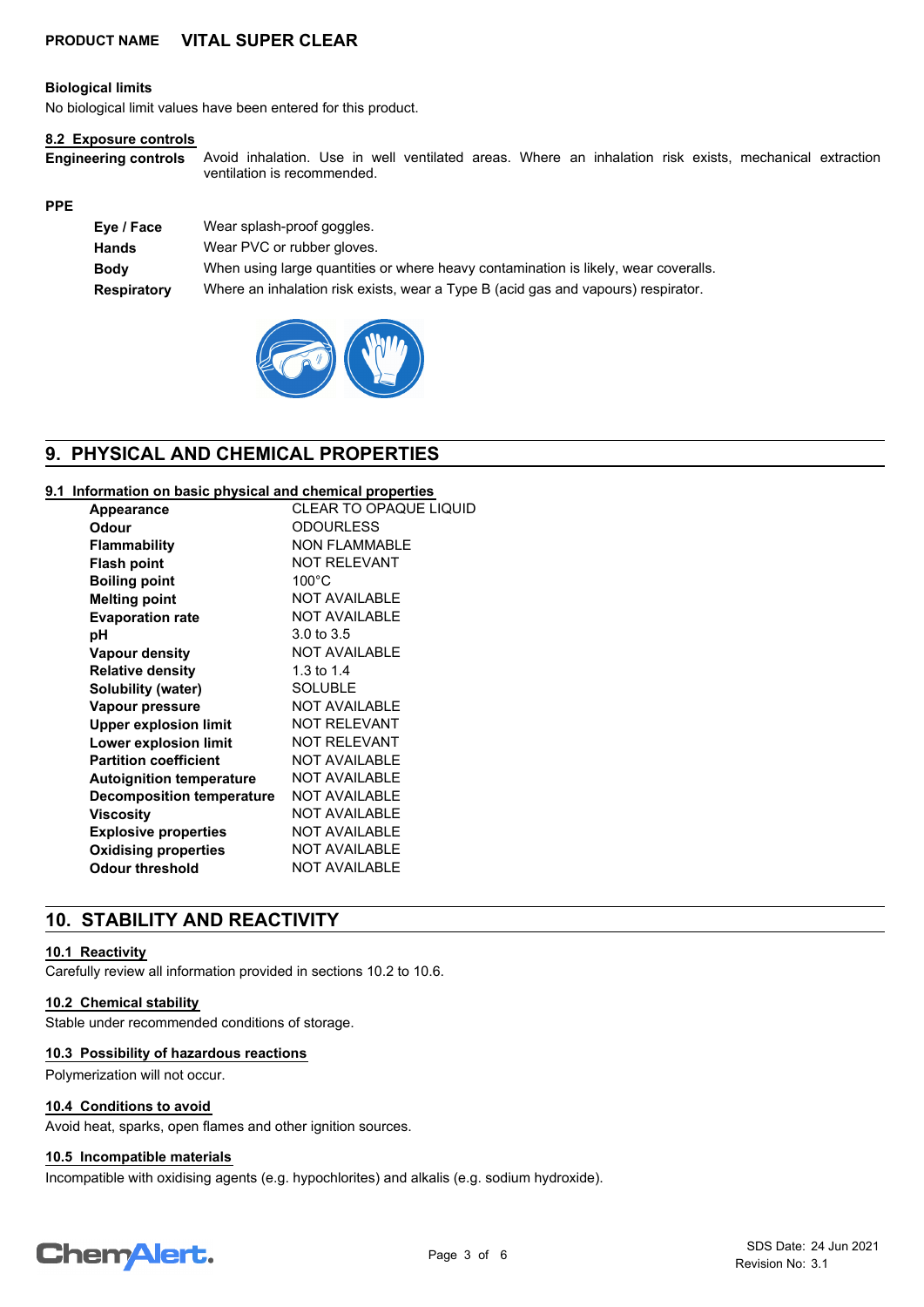#### **10.6 Hazardous decomposition products**

May evolve toxic gases if heated to decomposition.

# **11. TOXICOLOGICAL INFORMATION**

#### **11.1 Information on toxicological effects**

**Acute toxicity** Acute oral exposure may result in irritation of the mouth, throat, oesophagus and gastrointestinal tract.

#### **Information available for the ingredients:**

| Ingredient                  |                                                                                                                                  | Oral LD50          | <b>Dermal LD50</b> | <b>Inhalation LC50</b>   |
|-----------------------------|----------------------------------------------------------------------------------------------------------------------------------|--------------------|--------------------|--------------------------|
| ALUMINIUM CHLOROHYDRATE     |                                                                                                                                  | > 2000 mg/kg (rat) | > 2000 mg/kg (rat) | $\overline{\phantom{a}}$ |
| <b>Skin</b>                 | Contact may result in irritation, redness, pain and rash.                                                                        |                    |                    |                          |
| Eye                         | Contact may result in irritation, lacrimation, pain and redness. May result in burns with prolonged contact.                     |                    |                    |                          |
| <b>Sensitisation</b>        | Not classified as causing skin or respiratory sensitisation.                                                                     |                    |                    |                          |
| <b>Mutagenicity</b>         | Not classified as a mutagen.                                                                                                     |                    |                    |                          |
| Carcinogenicity             | Not classified as a carcinogen.                                                                                                  |                    |                    |                          |
| <b>Reproductive</b>         | Not classified as a reproductive toxin.                                                                                          |                    |                    |                          |
| STOT - single<br>exposure   | Over exposure may result in mucous membrane irritation of the respiratory tract, coughing, nausea,<br>dizziness and headache.    |                    |                    |                          |
| STOT - repeated<br>exposure | Not classified as causing organ damage from repeated exposure. Adverse effects are generally associated<br>with single exposure. |                    |                    |                          |
| <b>Aspiration</b>           | Not classified as causing aspiration.                                                                                            |                    |                    |                          |

# **12. ECOLOGICAL INFORMATION**

#### **12.1 Toxicity**

No information provided.

#### **12.2 Persistence and degradability**

No information provided.

#### **12.3 Bioaccumulative potential**

No information provided.

#### **12.4 Mobility in soil**

No information provided.

#### **12.5 Other adverse effects**

No information provided.

## **13. DISPOSAL CONSIDERATIONS**

#### **13.1 Waste treatment methods**

For small amounts, absorb with sand, vermiculite or similar and dispose of to an approved landfill site. Contact the manufacturer/supplier for additional information if disposing of large quantities (if required). Prevent contamination of drains and waterways as aquatic life may be threatened and environmental damage may result. **Waste disposal**

Legislation **Dispose of in accordance with relevant local legislation.** 

## **14. TRANSPORT INFORMATION**

#### **NOT CLASSIFIED AS A DANGEROUS GOOD BY THE CRITERIA OF THE ADG CODE, IMDG OR IATA**

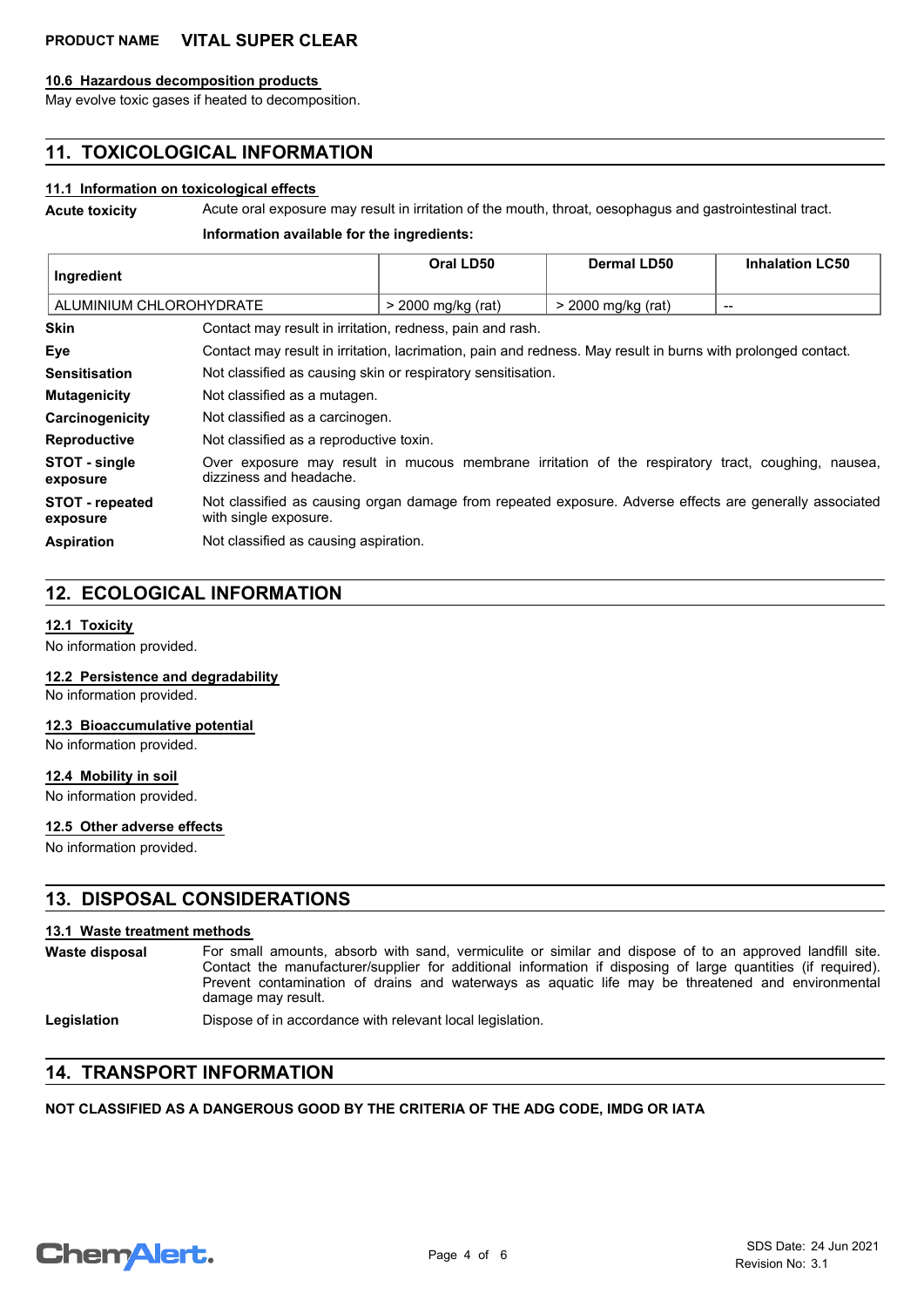|                                     | <b>LAND TRANSPORT (ADG)</b> | <b>SEA TRANSPORT (IMDG / IMO)</b> | AIR TRANSPORT (IATA / ICAO) |
|-------------------------------------|-----------------------------|-----------------------------------|-----------------------------|
| 14.1 UN Number                      | None allocated.             | None allocated.                   | None allocated.             |
| 14.2 Proper<br><b>Shipping Name</b> | None allocated.             | None allocated.                   | None allocated.             |
| 14.3 Transport<br>hazard class      | None allocated.             | None allocated.                   | None allocated.             |
| 14.4 Packing Group                  | None allocated.             | None allocated.                   | None allocated.             |

#### **14.5 Environmental hazards**

Not a Marine Pollutant.

#### **14.6 Special precautions for user**

**Hazchem code** None allocated.

# **15. REGULATORY INFORMATION**

**15.1 Safety, health and environmental regulations/legislation specific for the substance or mixture**

- A poison schedule number has not been allocated to this product using the criteria in the Standard for the Uniform Scheduling of Medicines and Poisons (SUSMP). **Poison schedule**
- Safe Work Australia criteria is based on the Globally Harmonised System (GHS) of Classification and Labelling of Chemicals (GHS Revision 7). **Classifications**

**AUSTRALIA: AIIC (Australian Inventory of Industrial Chemicals)** All components are listed on AIIC, or are exempt. **EUROPE:EINECS (European Inventory of Existing Chemical Substances)** All components are listed on EINECS, or are exempt. **Inventory listings**

## **16. OTHER INFORMATION**

**Additional information**

RESPIRATORS: In general the use of respirators should be limited and engineering controls employed to avoid exposure. If respiratory equipment must be worn ensure correct respirator selection and training is undertaken. Remember that some respirators may be extremely uncomfortable when used for long periods. The use of air powered or air supplied respirators should be considered where prolonged or repeated use is necessary.

#### PERSONAL PROTECTIVE EQUIPMENT GUIDELINES:

The recommendation for protective equipment contained within this report is provided as a guide only. Factors such as form of product, method of application, working environment, quantity used, product concentration and the availability of engineering controls should be considered before final selection of personal protective equipment is made.

HEALTH EFFECTS FROM EXPOSURE:

It should be noted that the effects from exposure to this product will depend on several factors including: form of product; frequency and duration of use; quantity used; effectiveness of control measures; protective equipment used and method of application. Given that it is impractical to prepare a report which would encompass all possible scenarios, it is anticipated that users will assess the risks and apply control methods where appropriate.